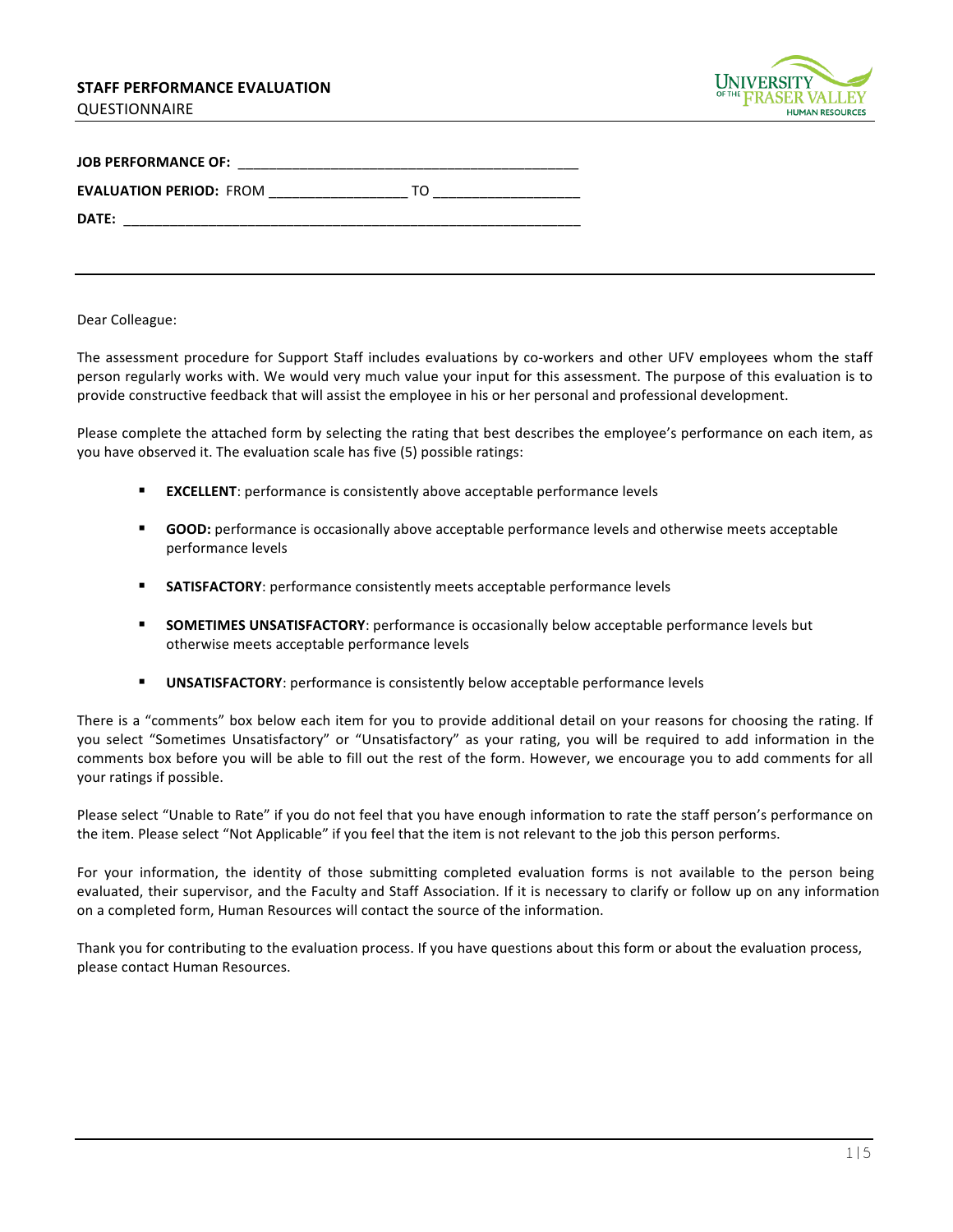**JOB%PERFORMANCE%OF:**++\_\_\_\_\_\_\_\_\_\_\_\_\_\_\_\_\_\_\_\_\_\_\_\_\_\_\_\_\_\_\_\_\_\_\_\_\_\_\_\_\_\_\_\_

**EVALUATION%PERIOD:**+++FROM+\_\_\_\_\_\_\_\_\_\_\_\_\_\_\_\_\_\_TO+\_\_\_\_\_\_\_\_\_\_\_\_\_\_\_\_\_\_\_

**A. JOB%DUTIES:**

| <b>EVALUATION CRITERIA</b>                                               |           |      |              |                             |                |                |                |
|--------------------------------------------------------------------------|-----------|------|--------------|-----------------------------|----------------|----------------|----------------|
|                                                                          |           |      | SATISFACTORY | SOMETIMES<br>UNSATISFACTORY | UNSATISFACTORY | UNABLE TO RATE | NOT APPLICABLE |
|                                                                          | EXCELLENT | GOOD |              |                             |                |                |                |
| 1. [[Evaluation criteria selected from the employee's job description]]  |           |      |              |                             |                |                |                |
| Comments                                                                 |           |      |              |                             |                |                |                |
| 2. [[Evaluation criteria selected from the employee's job description]]  |           |      |              |                             |                |                |                |
| Comments                                                                 |           |      |              |                             |                |                |                |
| 3. [[Evaluation criteria selected from the employee's job description]]  |           |      |              |                             |                |                |                |
| Comments                                                                 |           |      |              |                             |                |                |                |
| 4. [[Evaluation criteria selected from the employee's job description]]  |           |      |              |                             |                |                |                |
| Comments                                                                 |           |      |              |                             |                |                |                |
| 5. [[Evaluation criteria selected from the employee's job description]]  |           |      |              |                             |                |                |                |
| Comments                                                                 |           |      |              |                             |                |                |                |
| 6. [[Evaluation criteria selected from the employee's job description]]  |           |      |              |                             |                |                |                |
| Comments                                                                 |           |      |              |                             |                |                |                |
| 7. [[Evaluation criteria selected from the employee's job description]]  |           |      |              |                             |                |                |                |
| Comments                                                                 |           |      |              |                             |                |                |                |
| 8. [[Evaluation criteria selected from the employee's job description]]  |           |      |              |                             |                |                |                |
| Comments                                                                 |           |      |              |                             |                |                |                |
| 9. [[Evaluation criteria selected from the employee's job description]]  |           |      |              |                             |                |                |                |
| Comments                                                                 |           |      |              |                             |                |                |                |
| 10. [[Evaluation criteria selected from the employee's job description]] |           |      |              |                             |                |                |                |
| Comments                                                                 |           |      |              |                             |                |                |                |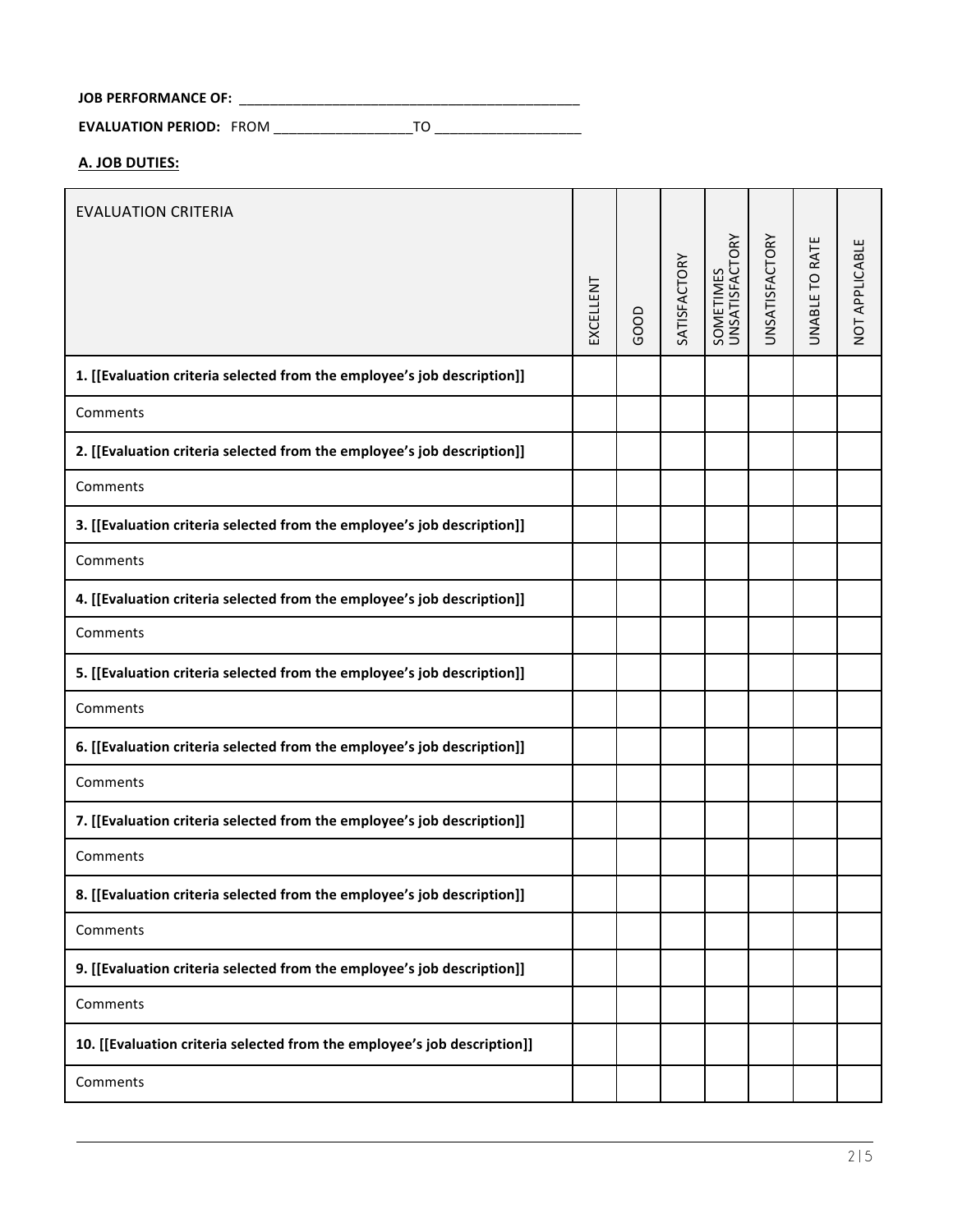### **JOB%PERFORMANCE%OF:**++\_\_\_\_\_\_\_\_\_\_\_\_\_\_\_\_\_\_\_\_\_\_\_\_\_\_\_\_\_\_\_\_\_\_\_\_\_\_\_\_\_\_\_\_

**EVALUATION%PERIOD:**+++FROM+\_\_\_\_\_\_\_\_\_\_\_\_\_\_\_\_\_\_TO+\_\_\_\_\_\_\_\_\_\_\_\_\_\_\_\_\_\_\_

### **B. JOB PERFORMANCE**

| <b>EVALUATION CRITERIA</b>                                |           |      |              |                             |                |                |                |
|-----------------------------------------------------------|-----------|------|--------------|-----------------------------|----------------|----------------|----------------|
|                                                           | EXCELLENT |      | SATISFACTORY | SOMETIMES<br>UNSATISFACTORY | UNSATISFACTORY | UNABLE TO RATE | NOT APPLICABLE |
|                                                           |           | GOOD |              |                             |                |                |                |
| 1. Arrives for work on time.                              |           |      |              |                             |                |                |                |
| Comments                                                  |           |      |              |                             |                |                |                |
| 2. Arrives for meetings on time.                          |           |      |              |                             |                |                |                |
| Comments                                                  |           |      |              |                             |                |                |                |
| 3. Meets work deadlines.                                  |           |      |              |                             |                |                |                |
| Comments                                                  |           |      |              |                             |                |                |                |
| 4. Identifies problems.                                   |           |      |              |                             |                |                |                |
| Comments                                                  |           |      |              |                             |                |                |                |
| 5. Proposes solutions to problems.                        |           |      |              |                             |                |                |                |
| Comments                                                  |           |      |              |                             |                |                |                |
| 6. Takes appropriate action on problems as necessary.     |           |      |              |                             |                |                |                |
| Comments                                                  |           |      |              |                             |                |                |                |
| 7. Sets appropriate priorities for tasks.                 |           |      |              |                             |                |                |                |
| Comments                                                  |           |      |              |                             |                |                |                |
| 8. Uses time effectively.                                 |           |      |              |                             |                |                |                |
| Comments                                                  |           |      |              |                             |                |                |                |
| 9. Consults with supervisors and co-workers as necessary. |           |      |              |                             |                |                |                |
| Comments                                                  |           |      |              |                             |                |                |                |
| 10. Works without supervision as necessary.               |           |      |              |                             |                |                |                |
| Comments                                                  |           |      |              |                             |                |                |                |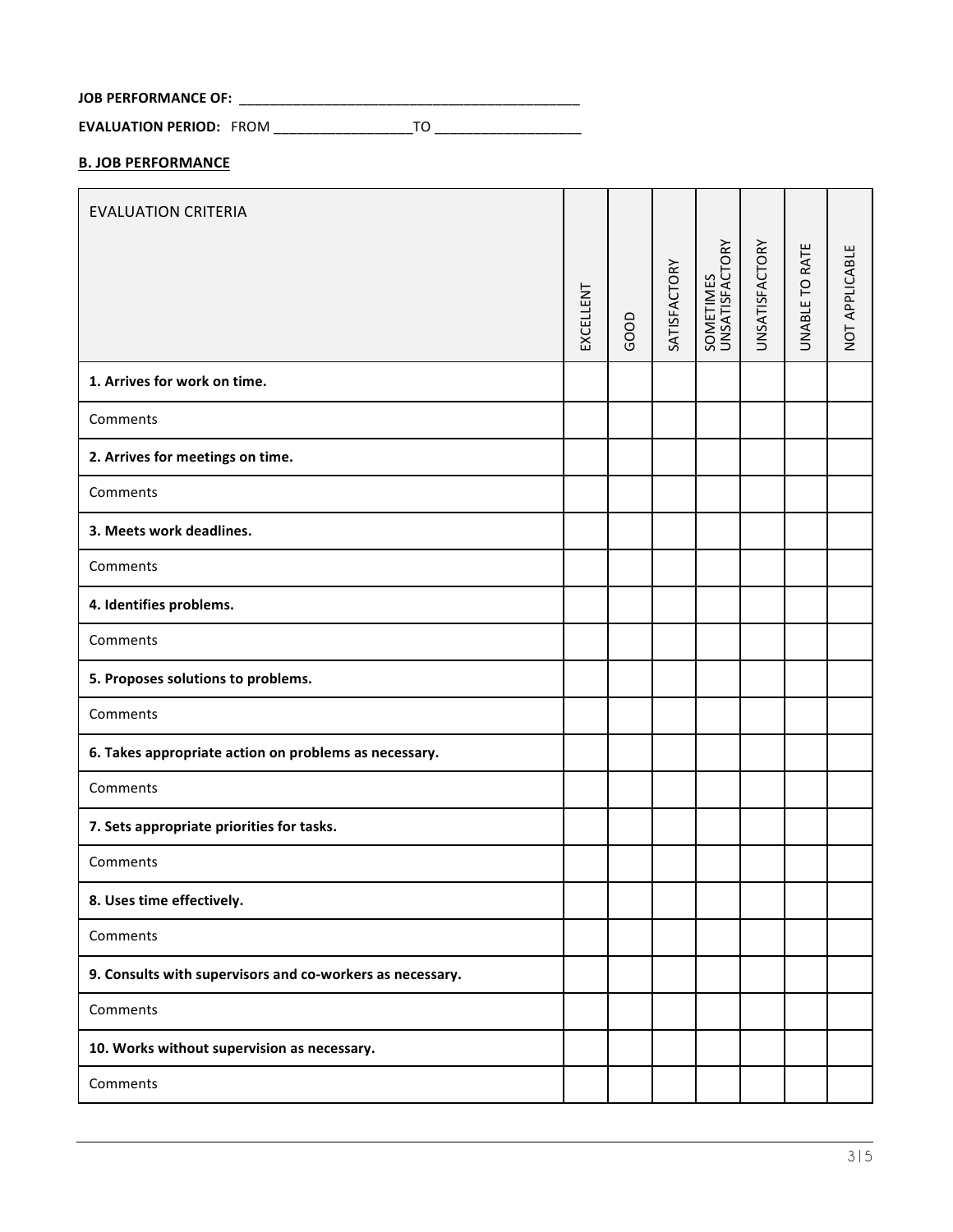| 11. Demonstrates effective leadership skills as appropriate.                                  |  |  |  |  |
|-----------------------------------------------------------------------------------------------|--|--|--|--|
| Comments                                                                                      |  |  |  |  |
| 12. Demonstrates initiative as appropriate.                                                   |  |  |  |  |
| Comments                                                                                      |  |  |  |  |
| 13. Effectively collaborates with other department members<br>as necessary.                   |  |  |  |  |
| Comments                                                                                      |  |  |  |  |
| 14. Deals effectively and professionally with employees in<br>other areas.                    |  |  |  |  |
| Comments                                                                                      |  |  |  |  |
| 15. Responds appropriately to feedback on job performance.                                    |  |  |  |  |
| Comments                                                                                      |  |  |  |  |
| 16. Demonstrates appropriate knowledge of UFV practices<br>and policies relevant to position. |  |  |  |  |
| Comments                                                                                      |  |  |  |  |
| 17. Demonstrates appropriate interactions with students.                                      |  |  |  |  |
| Comments                                                                                      |  |  |  |  |
| 18. Demonstrates appropriate interactions with the public.                                    |  |  |  |  |
| Comments                                                                                      |  |  |  |  |
| 19. Deals appropriately with confidential information.                                        |  |  |  |  |
| Comments                                                                                      |  |  |  |  |
| 20. Deals appropriately with sensitive situations.                                            |  |  |  |  |
| Comments                                                                                      |  |  |  |  |
| 21. Manages information and data effectively.                                                 |  |  |  |  |
| Comments                                                                                      |  |  |  |  |

## THANK YOU FOR YOUR PARTICIPATION